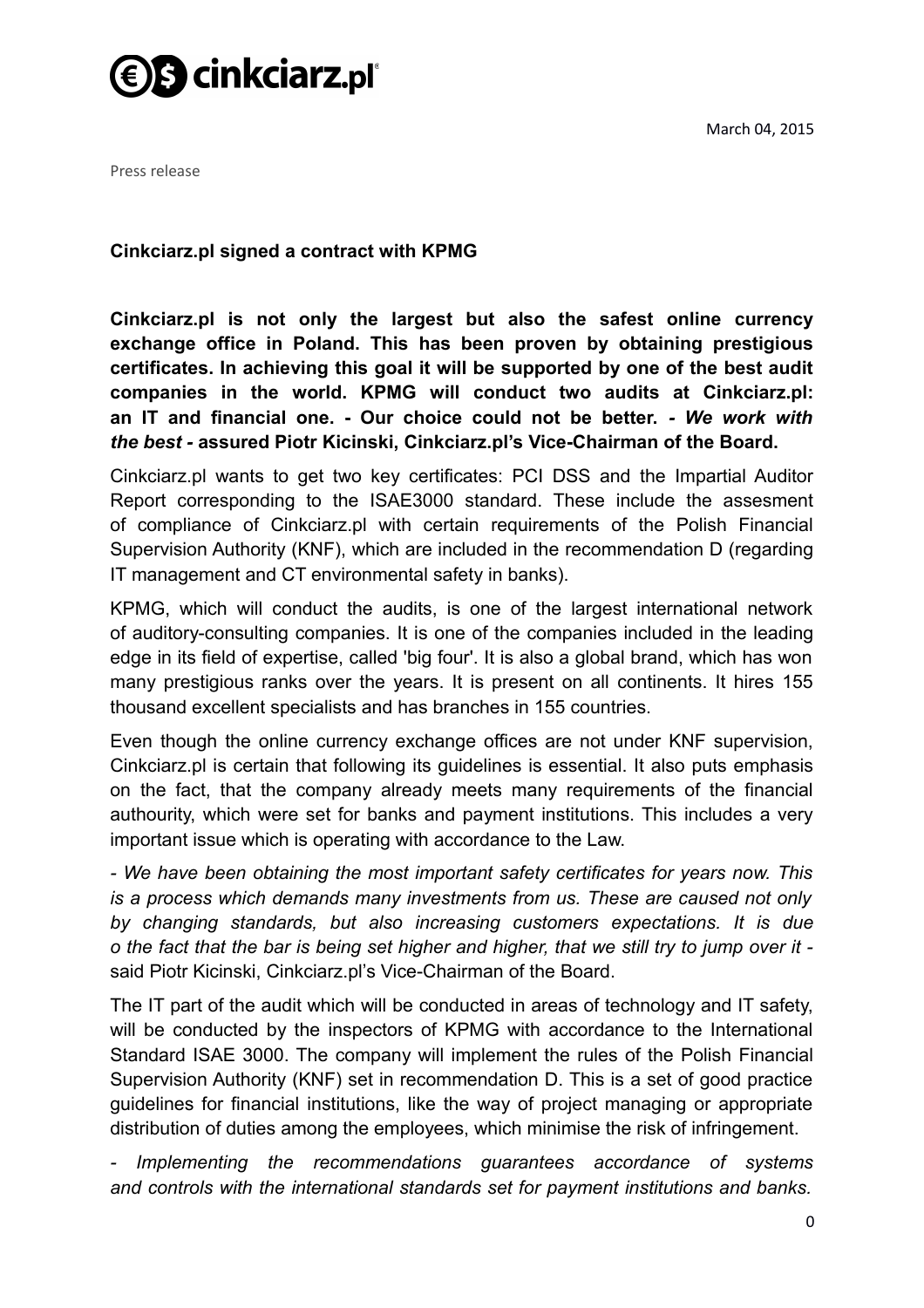

Press release

*We will adapt within the areas of organizational strategies, maintenance of the IT environment internal and external procedures -* explained Piotr Kicinski.

Poland's most popular online currency exchange office has already obtained the prestigious PCI DSS certificate (level two). It means that channels used by the company's customers are verified as safe. Now the FX company wants to reach for the next certificate, the highest, level one.

The PCI DSS certificate is issued by the international organization Payment Card Industry Security Standards Council. The regulation guarantees the highest possible standard of transactions concluded at Cinkciarz.pl. It also ensures that the data of clients are scripted, sent and stored with accordance to very strict safety procedures and standards.

The contract signed by Cinkciarz.pl and KPMG was declared binding in January 2015. The companies agreed on a three-year cooperation.

KPMG has been present on the Polish market for over 20 years. Its offer include audits, tax, accounting and legal services, transactional and financial consulting, risk, and management and following the regulational requirements. It examines the largest companies, including those listed on the Warsaw Stock Exchange. It has its branches in seven cities and hires 1.2 thousand employees. The audit department consists of over 100 highly qualified workers. *- We have a lot of experience in the field of conducting financial reports as well as other certification services for financial institutions in Poland -* said Wojciech Drzymala, director of the KPMG audit department.

The high position of KPMG on the Polish market is not only confirmed by its most important clients, but also has been awarded by many with distinctions . It has been reaching top places in the ranks of companies and tax consultants of "Dziennik Gazeta Prawna" and according to "Rzeczpospolita" it remains the leader of audit in Poland.

\_\_\_\_\_\_\_\_\_\_\_\_\_\_\_\_\_\_\_\_\_\_\_\_\_\_\_\_\_\_\_\_\_\_\_\_\_\_\_\_\_\_\_\_\_\_\_\_\_\_\_\_\_\_\_\_\_\_\_\_\_\_\_\_\_\_\_\_\_\_\_\_\_\_\_\_\_\_\_

## INFORMATION ABOUT THE BRAND

Cinkciarz.pl provides online FX services, using state-of-the-art FX technology for everybody, including individuals, entrepreneurs, travellers and those repaying loans in foreign currencies. Cinkciarz.pl presents the most favorable rates of all the 24 currencies in its offer. Categories of services offered are: online currency exchange (in three transaction models) and currency cards. The transactions can be concluded via internet transfers from any bank account 24/7. Cinkciarz.pl is the first FX company in Poland to join the SWIFT organization which includes only the largest banks and financial institutions. The company is also amongst Bloomberg data and analysis suppliers. Cinkciarz.pl EUR/PLN forecasts have been awarded first place in the world for four consecutive quarters in Bloomberg's rank Best EMEA Currency Forecasters Q3 2013 and the first place for the CZK/EUR and ZAR/USD forecasts for the first three quarters of 2014.